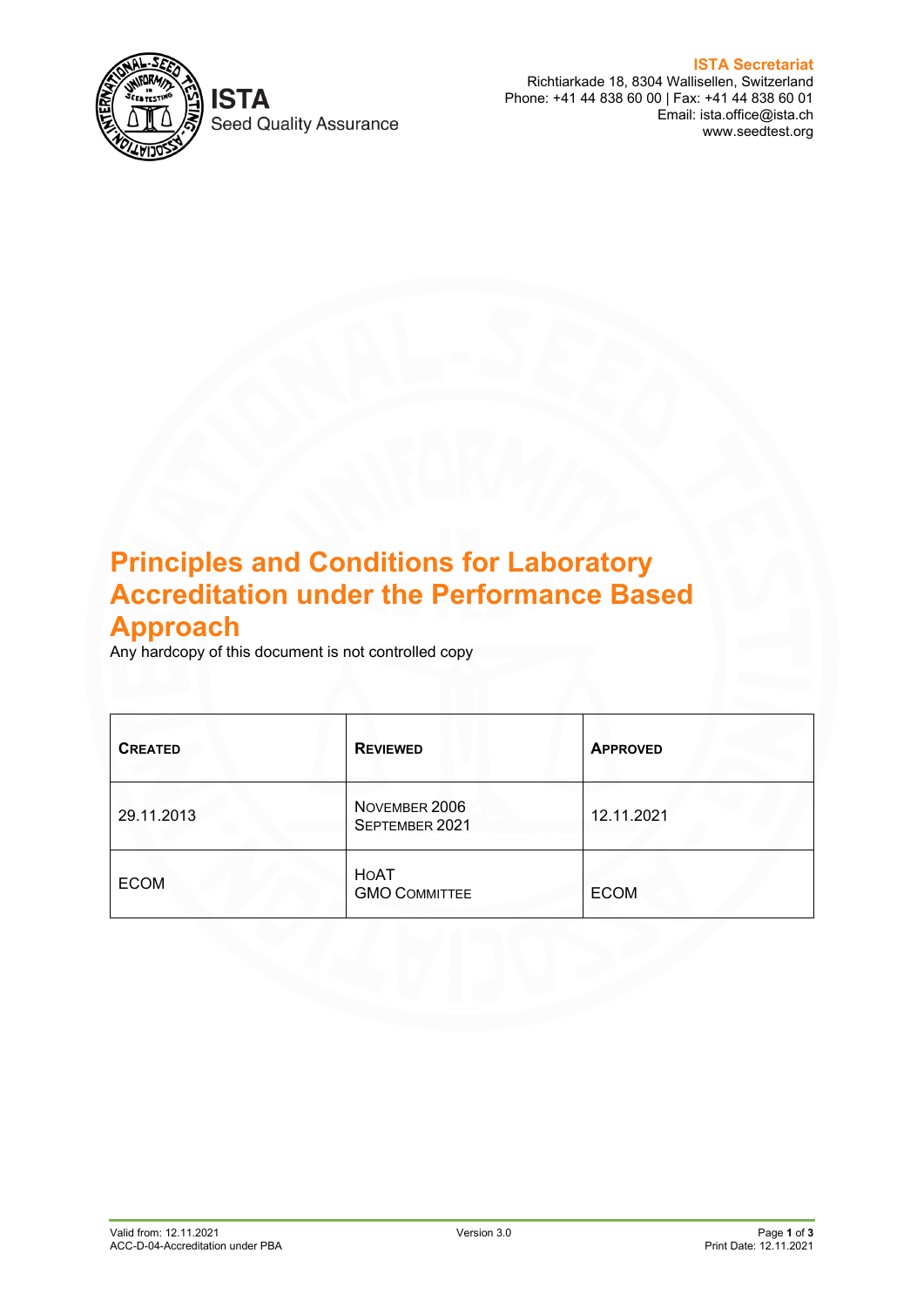# **SCOPE**

The scope of this document is to specify principles, conditions and requirements for laboratory accreditation for methods not standardised in the ISTA International Rules for Seed Testing but considered to fall under the category of 'performance approved methods' in accordance with Chapter 19 of the ISTA Rules.

## **RELATED DOCUMENTS**

ISTA Accreditation Standard for Seed Testing and Seed Sampling

ISTA International Rules for Seed Testing

Performance Data Evaluation Document(s)

The ISTA Proficiency Test Programme

#### **RESPONSIBILITIES**

n.a

## **PERFORMANCE APPROVAL OF METHODS**

Under the Performance Based Approach, a laboratory may develop and/or use a method not published in the International Rules for Seed Testing and apply for ISTA Accreditation to cover this method once the laboratory formally approves the method on the basis of performance data.

## **SCOPE OF ACCREDITATION**

Performance approved methods to be included in a laboratory's scope of ISTA Accreditation must be defined in terms of the method used, the species tested and the specified trait that is to be determined.

# **ACCREDITATION PROCESS**

#### *GENERAL CONDITIONS*

- The ISTA Accreditation Standard for Seed Testing and Seed Sampling constitutes the reference document specifying the criteria which must be fulfilled by laboratories to qualify for ISTA Accreditation.
- Evaluation of technical competence includes data from proficiency test participation and performance approval of test methods.
- Accreditation can only be granted for performance approved methods evaluated in accordance with relevant performance data evaluation documents.

# *AUDIT PROCESS*

#### Proficiency test participation

Relevant results from proficiency test participation will be taken into consideration for assessing technical competence. Continuing participation in the ISTA GMO Proficiency test programme and satisfactory performance in relevant proficiency tests is a prerequisite for attaining or maintaining the status as an accredited laboratory. Laboratories shall use the method for which they are accredited where applicable. A second set of results based on protocols not included in the scope of accreditation may be submitted at the laboratory's discretion. The rating will refer to the accredited test.